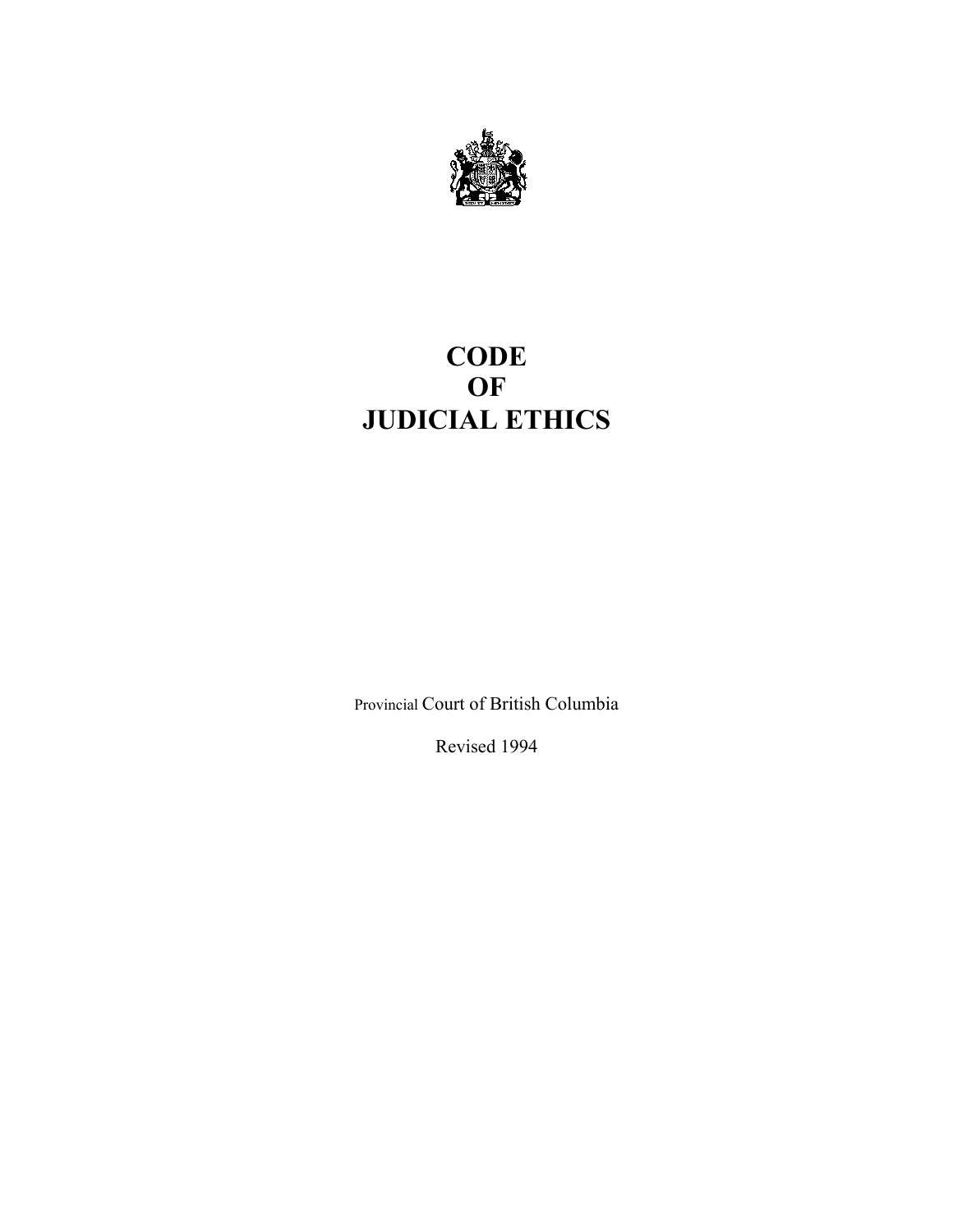## PREFACE

*"Quis custodiet ipsos custodes?"* -Juvenal

### *"Qui Custodiet Custodes"*

The correct exercise of judicial authority necessarily requires self-discipline. Otherwise, authority becomes oppression. This is the fundamental reason for which the Code is offered.

After much work by a number of judges, the Code was adopted by the Provincial Judges Association of British Columbia at its Annual General Meeting September 18, 1976, and pursuant to the Provincial Court Act by the Judicial Council of the Court pursuant to Section 13(e) of the Act December 3, 1976.

This Code was updated in language only in June of 1993.

This Code of Judicial Ethics not only meets professional needs but in a social sense goes directly to the judge's credibility.

In attempting to define the ideal of proper judicial conduct it serves both as a guide and a standard.

# DEFINITIONS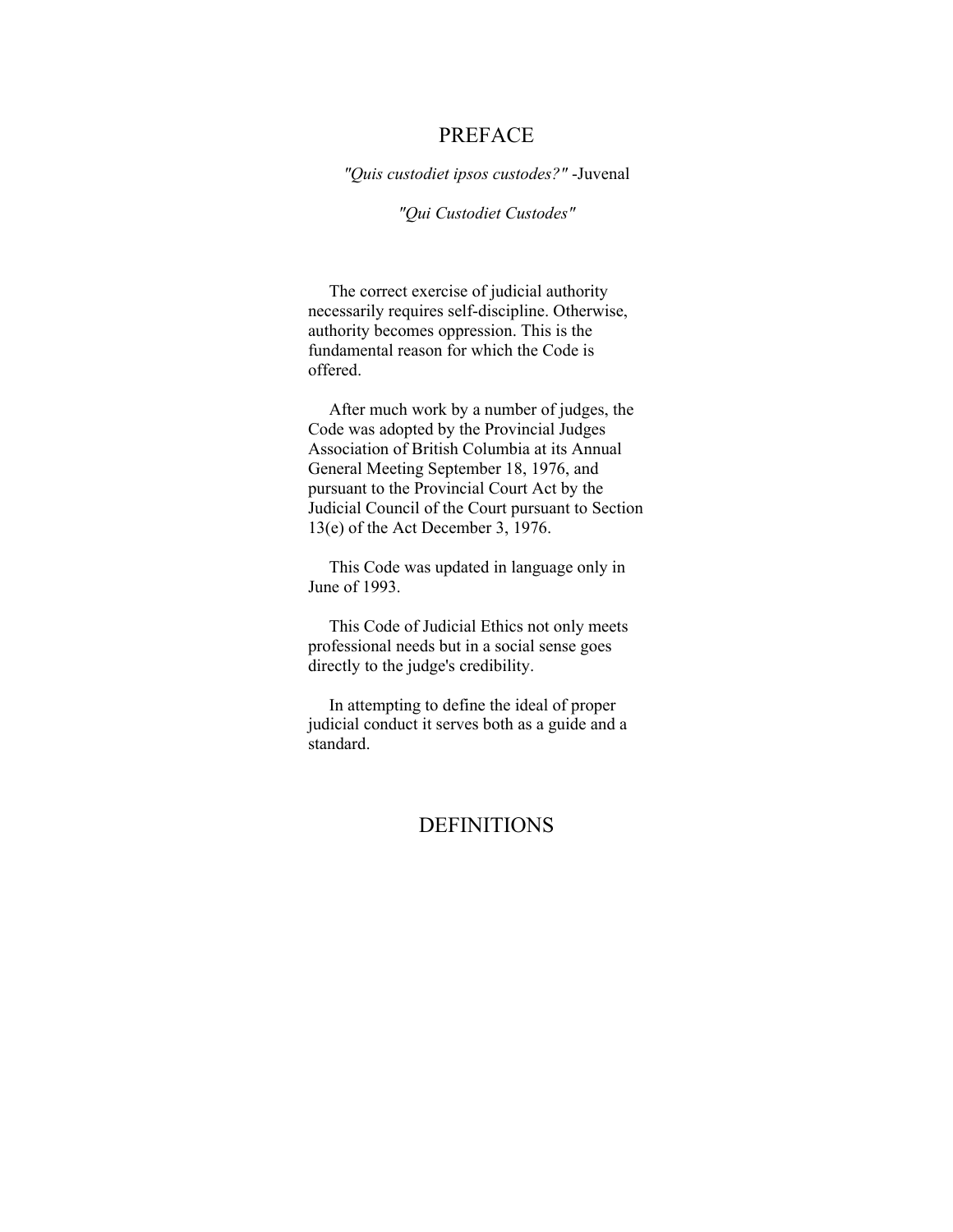In this Code of Judicial Ethics, so far as the context does not indicate differently, the following definitions shall apply:

| a) "Act"     | Provincial Court Act<br>R.S.B.C. 1979, C. 341                                                                                      |
|--------------|------------------------------------------------------------------------------------------------------------------------------------|
|              | b) "Association" Provincial Court Judges"<br><b>Association of British Columbia</b><br>(formerly known as                          |
| c) "Council" | Provincial Judges Association<br>of British Columbia)<br>Judicial Council pursuant to<br>Section 12 of the Provincial<br>Court Act |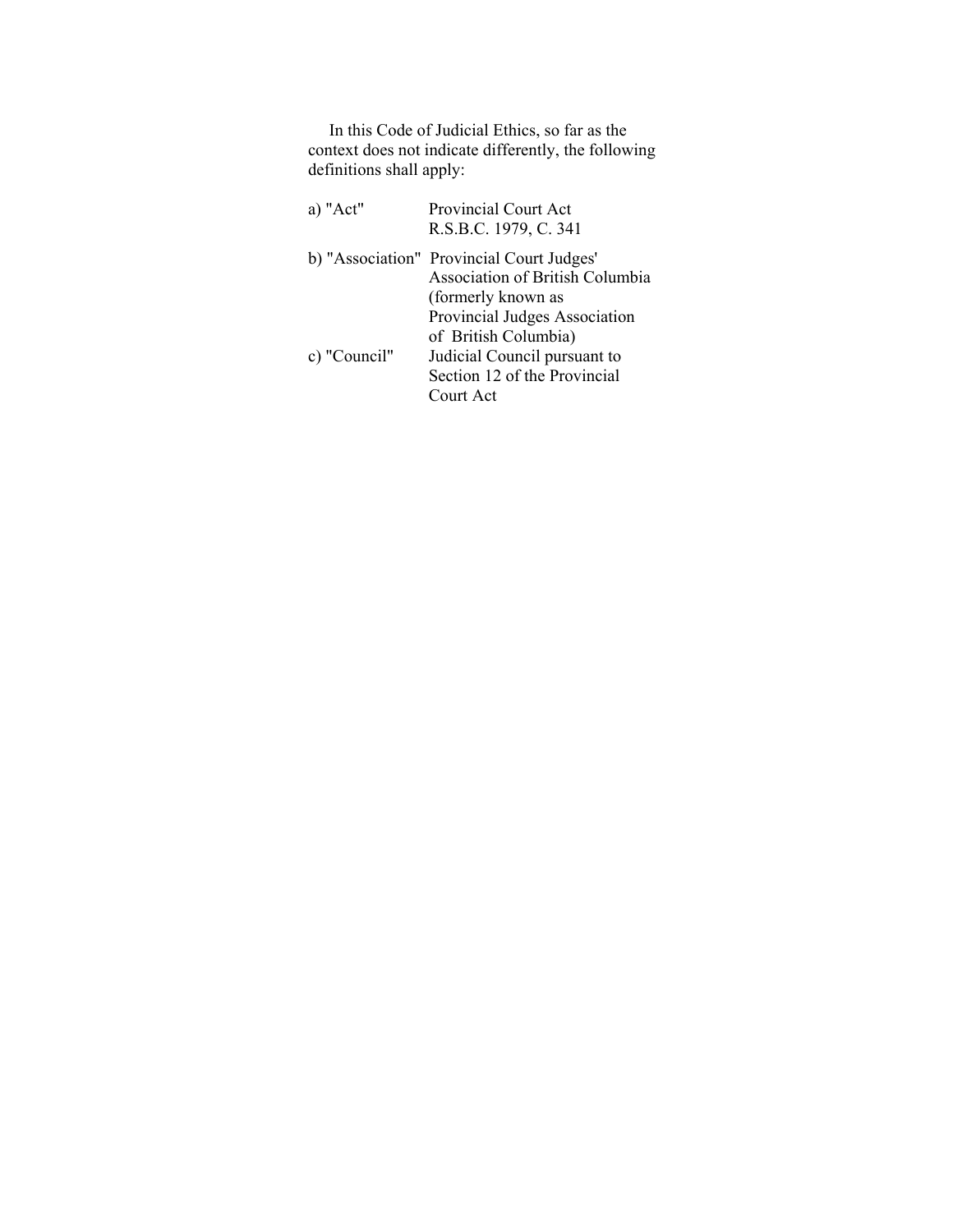# RULES OF CONDUCT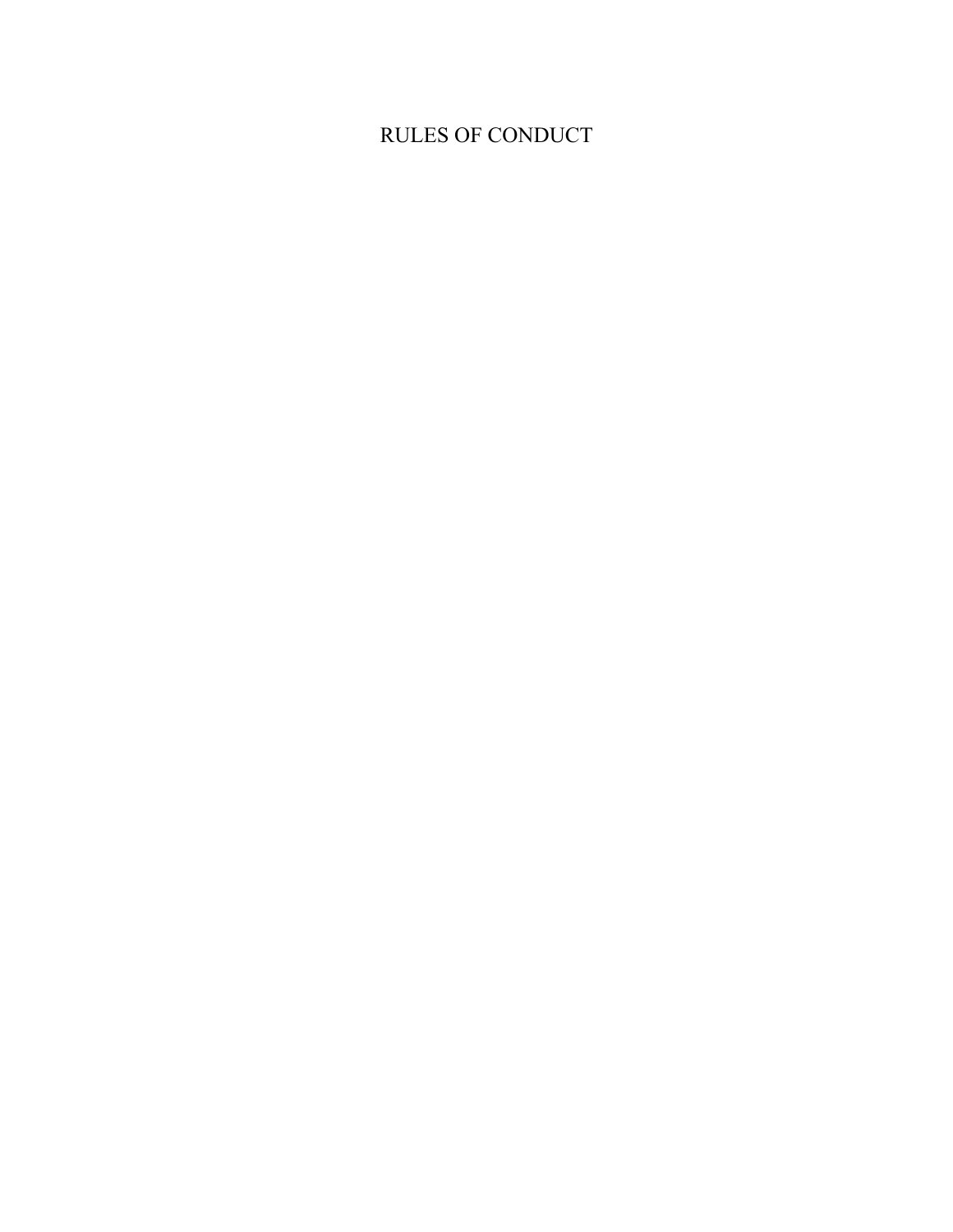# SECTION 1

# PERSONAL COMPORTMENT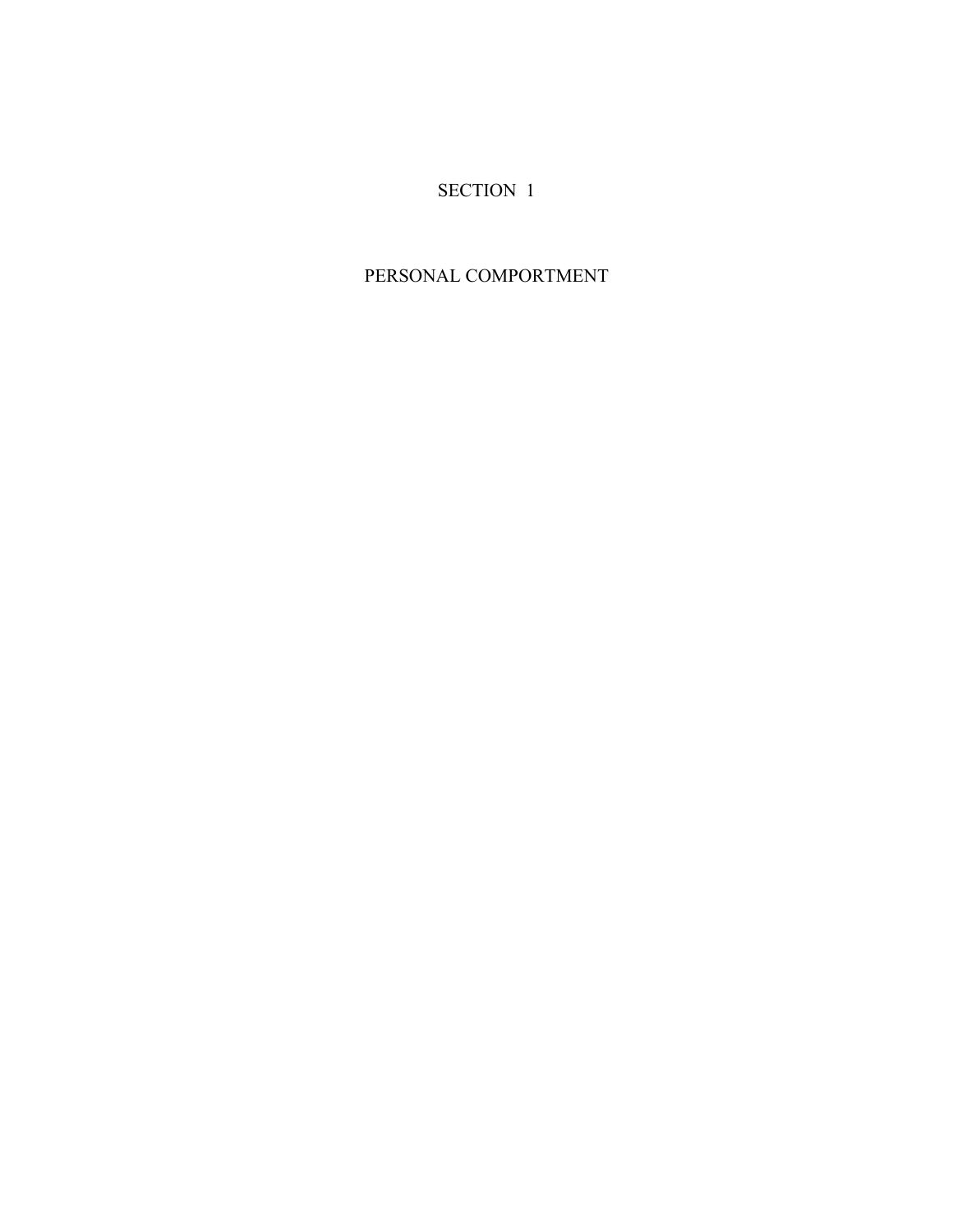# **Rule 1.00- Judges must be truly independent and must avoid all conflict of interest.**

- 1.01 Independence of judges requires both material and intellectual autonomy.
- 1.02 Judges are subject only to that authority which emanates from the Provincial Court Act.
- 1.03 Judges must always beware of a possible conflict of interest where their financial affairs are involved.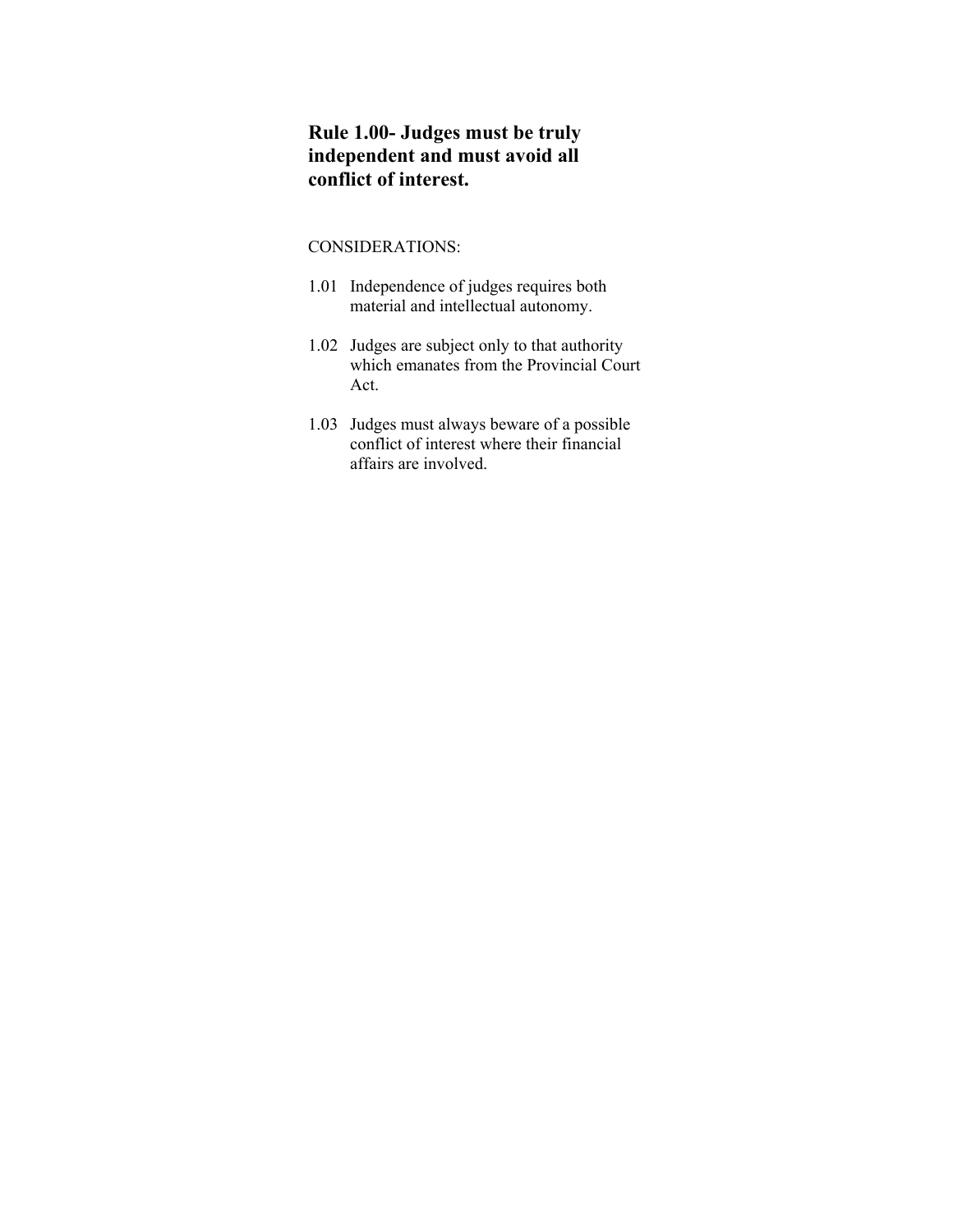### **Rule 2.00- Judges must devote themselves entirely to the exercise of their judicial function.**

### CONSIDERATIONS:

- 2.01 The rule conforms with Section 8 of the Act.
- 2.02 The essence of this rule is the assurance that the impartiality of judges is never placed in doubt.
- 2.03 Upon accepting an appointment to the bench, judges consent voluntarily to the acceptance of certain advantages as well as certain prohibitions.
- 2.04 Subject to any legislation to the contrary, and as long as judicial functions do not suffer, judges may without remuneration or honorarium:

a)participate in legal activities. Without limiting the generality of the foregoing, judges may teach law, attend conferences, write articles or treatises, work on committees;

b)participate in activities related to the community, to charities, to the arts, and to sports, it being recognized that a judge isolated from society is one who cannot keep in touch with its evolution. However, judges should not participate in fund-raising activities.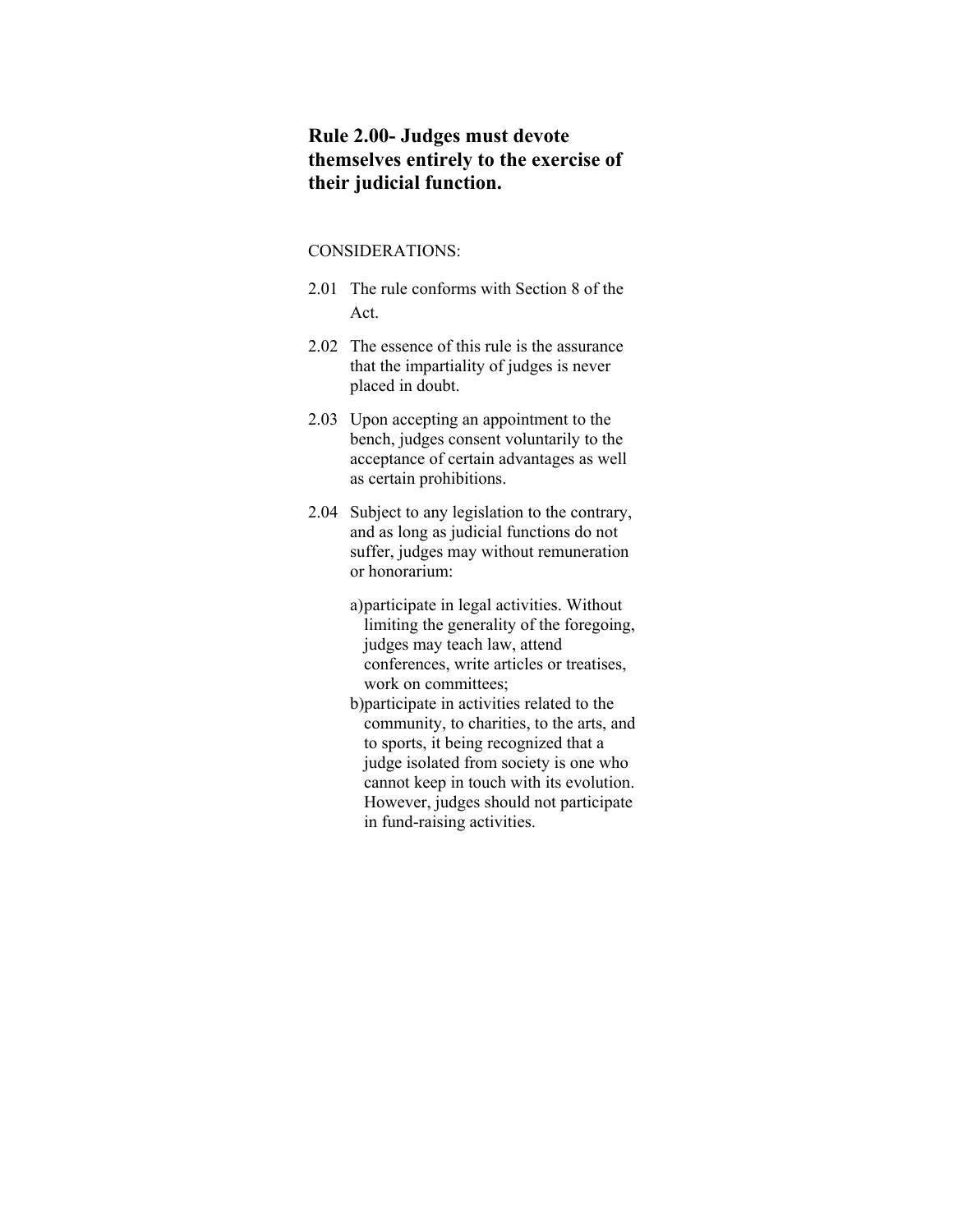**Rule 3.00-Judges should maintain their competence, both through their own work, and by participation in all programs of general education or upgrading.**

- 3.01 All parties concerned have a right to presume that judges have the general legal knowledge and the aptitudes required to be Provincial Court judges.
- 3.02 The Chief Judge should see to the swearing-in and orientation of any judge appointed.
- 3.03 Judges should endeavour to remain up to date on any changes in the law in those areas where they will be called upon to exercise their functions and to reflect upon the spirjt and the letter of the law which it is a judge's duty to apply.
- 3.04 In the field of permanent judicial education, judges have a duty to cooperate with the organization dealing with refresher courses.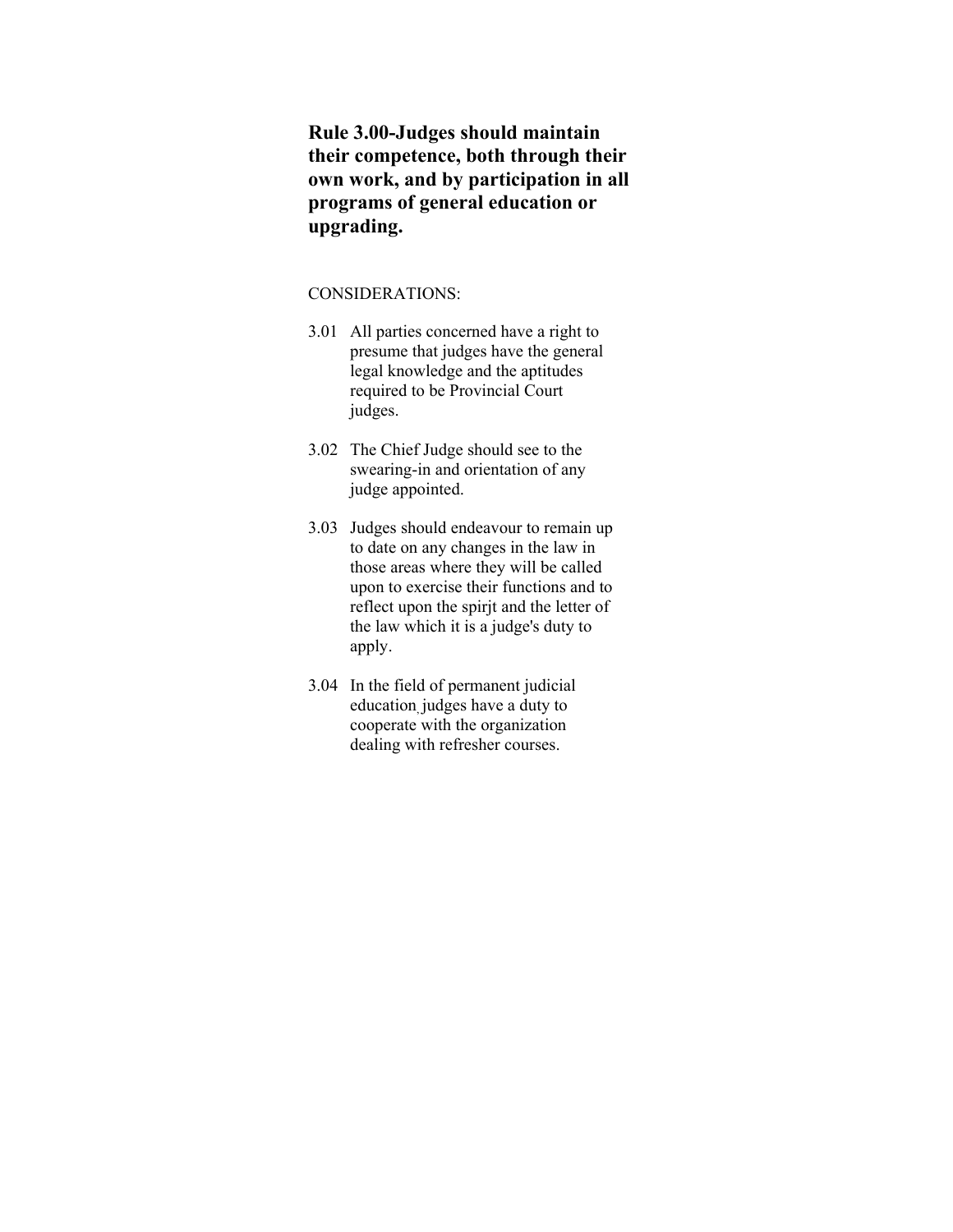# **Rule 4.00- Everywhere and at all times, judges should behave irreproachably.**

- 4.01 Judges should always conduct themselves properly.
- 4.02 Judges should expect to be constantly scrutinized by the public. Consequently they should also voluntarily impose upon themselves certain restrictions on their behaviour, their associations and their public appearances.
- 4.03 Judges should respect and comply with the law and should conduct themselves at all times in a manner that promotes public confidence in the integrity and impartiality of the judiciary.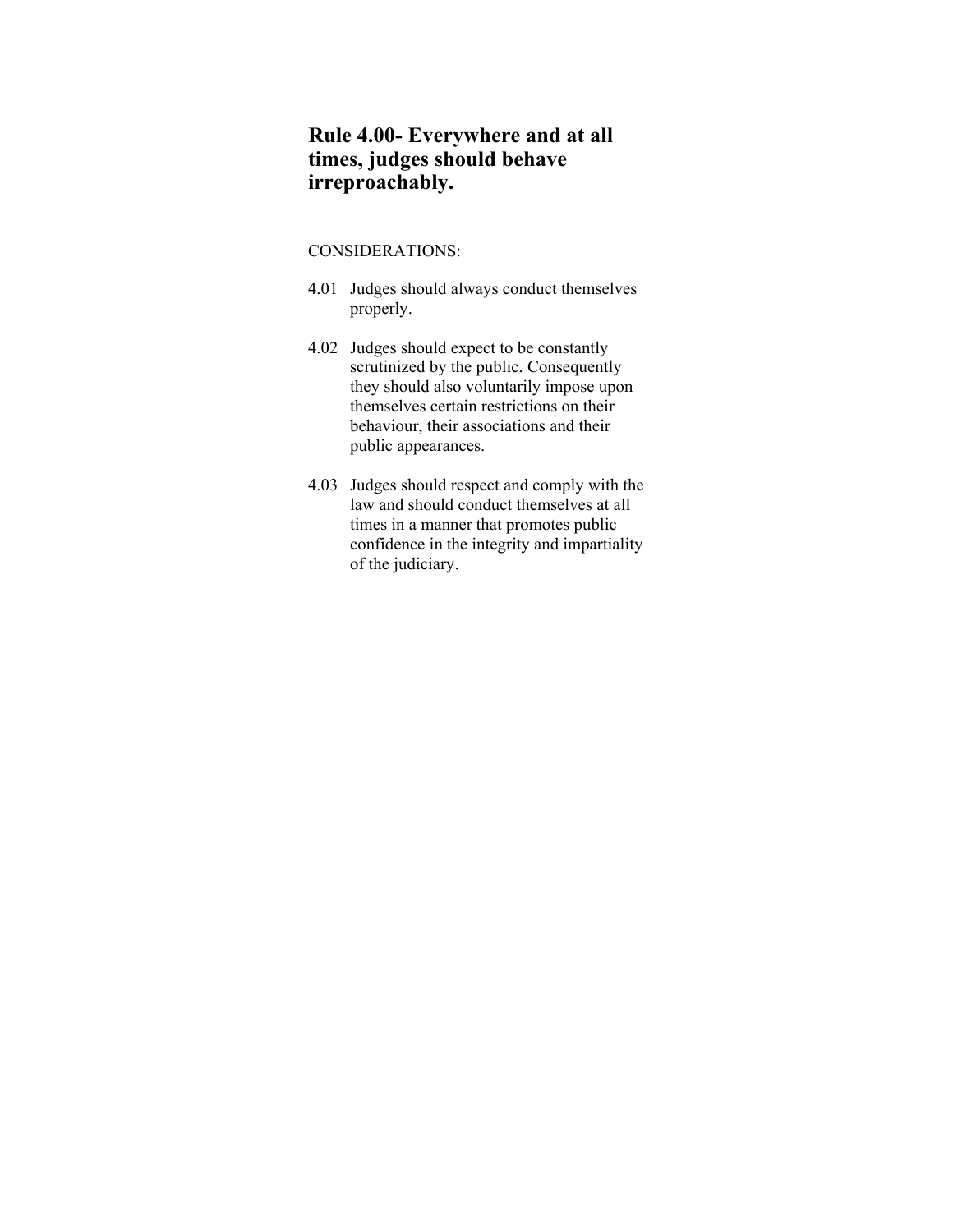# SECTION 2

# IN THE EXERCISE OF THE JUDICIAL FUNCTION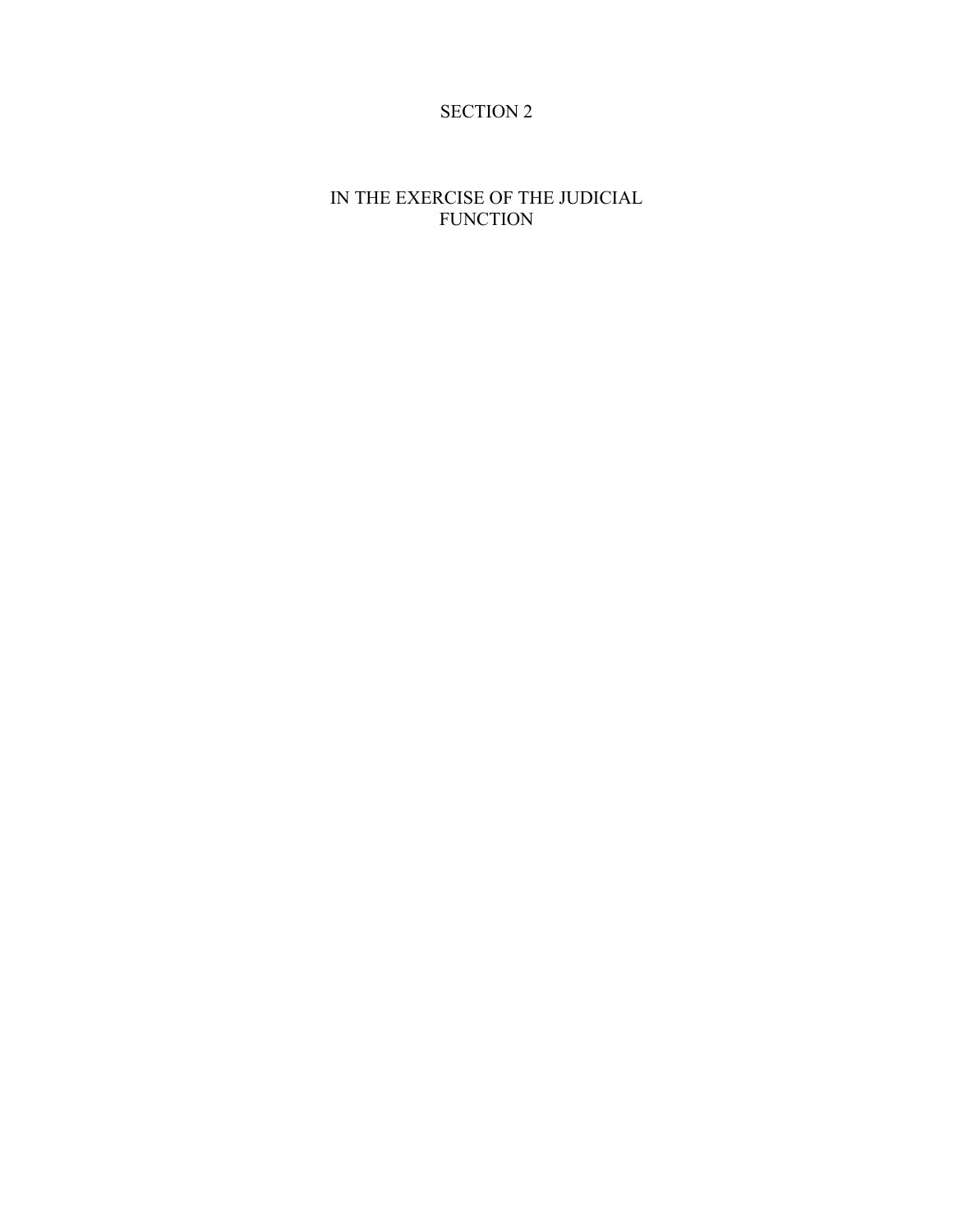# **Rule 5.00- Judges should be impartial, diligent and courageous.**

- 5.01 Judges should not be influenced by partisan interest, public opinion, or fear of criticism.
- 5.02 Judges should not lend their prestige to the promotion of other interests.
- 5.03 In all matters of which they are seized or on which they expect to sit, judges have the duty not to hear or receive before judgment any representations, verbal or written, in the absence or without knowledge of the parties and their counsel.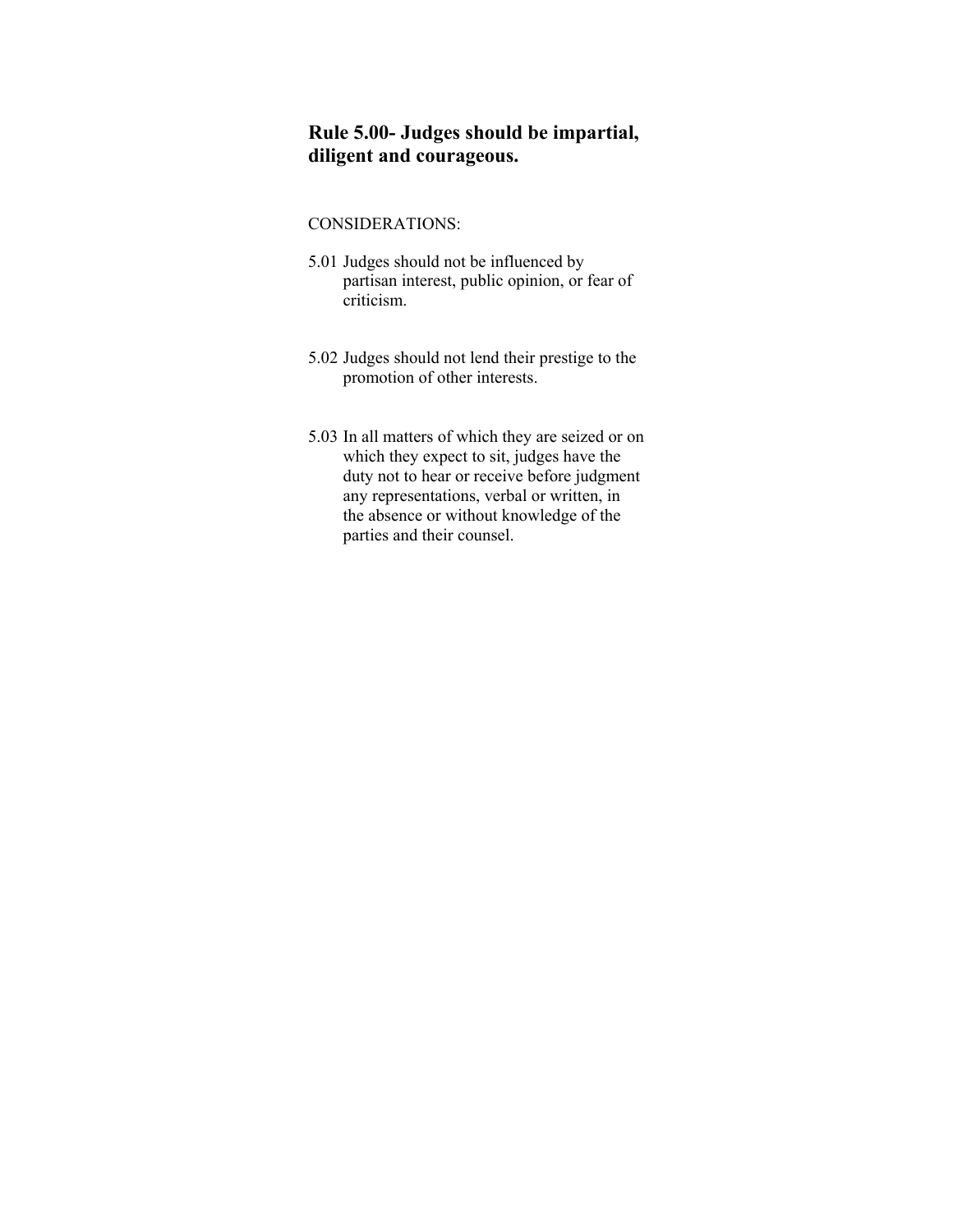# **Rule 6.00- Judges must be objective.**

- 6.01 By being aware that judges are marked like all of the world with human nature, they should be constantly on guard to maintain their objectivity.
- 6.02 In the course of hearings judges should refrain from making any observations which might indicate their thinking or their decisions.
- 6.03 Judges should remain above the parties, their counsel, and the dispute itself.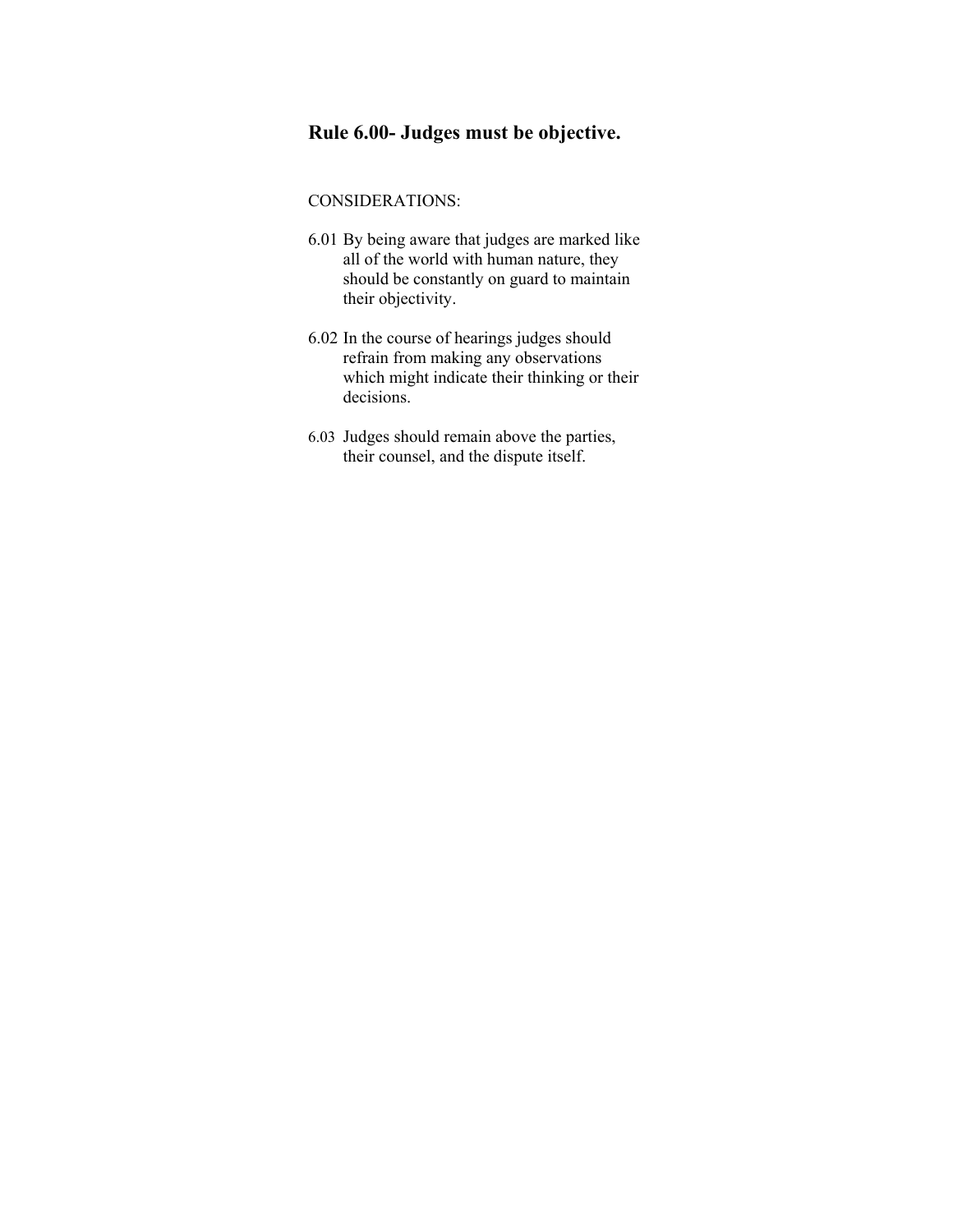### **Rule 7.00- The role of judges is to render justice within the framework of the law.**

### CONSIDERATIONS:

7.01 Although the two expressions can be viewed in the same light, a distinction is made here between the administration of justice and the rendering of justice.

7.02 By their oath of office judges have the duty to apply the law.

7.03 In this era of multi-disciplinary approaches, judges may in certain circumstances have recourse to advice from others in order to assist them in rendering justice.

7.04 In conjunction with the previous considerations, judges should always be conscious of the responsibility which is theirs alone: that is, the final decision, the burden of which they must carry.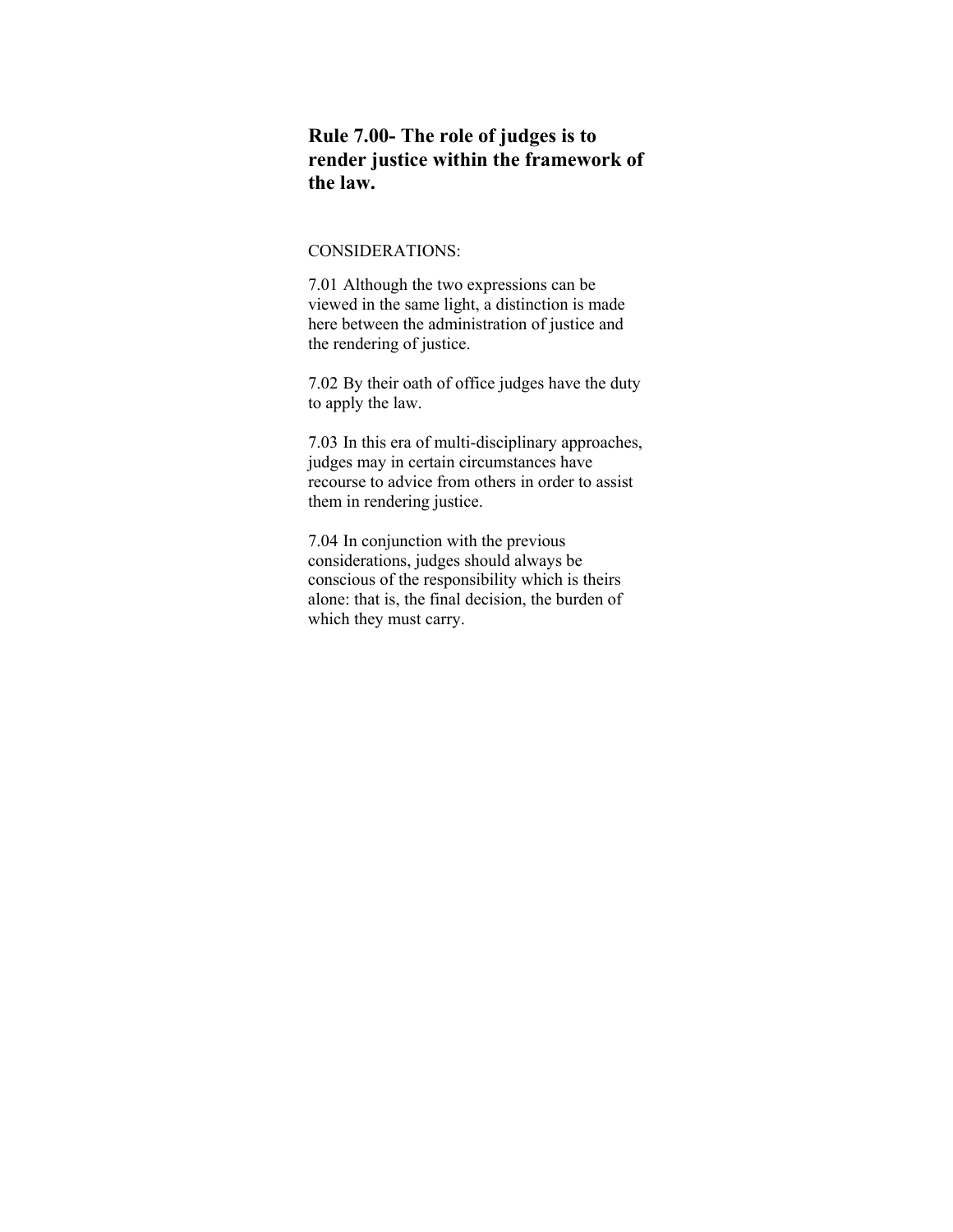**Rule 8.00-Judges should refrain from criticizing openly or publicly the quality of the administration of justice or the conduct of judges, other than through the appropriate channels.**

- 8.01 Maintaining the *status quo* is no more virtuous than change for change's sake. With this in mind, judges' daily experiences may place them in a position to formulate suggestions for the improvement of judicial institutions.
- 8.02 In such a case, judges may make recommendations and representations provided that these are done through the intermediary of the Chief Judge (or the Association).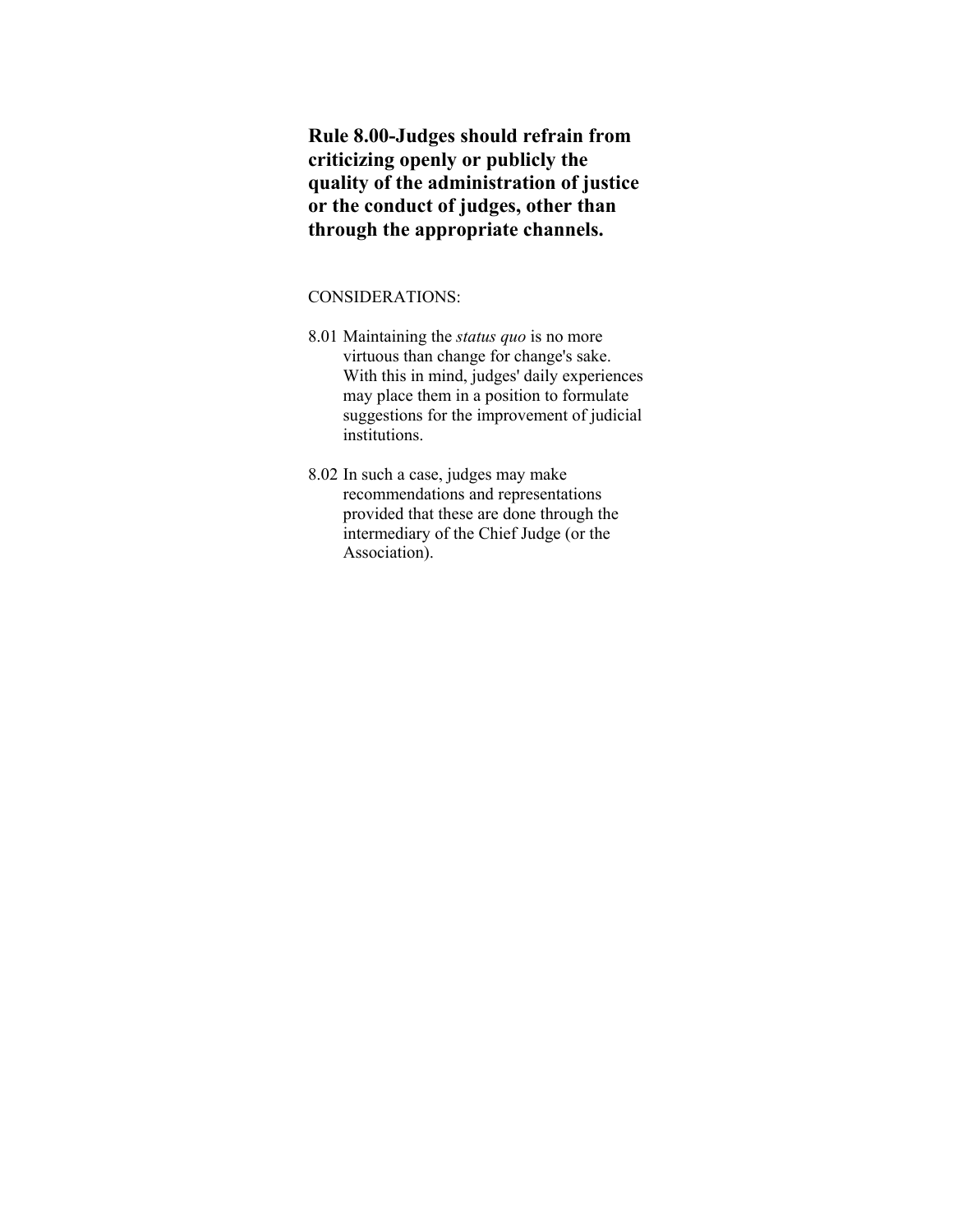# **Rule 9.00- Reasons for judgment should be given and if reserved should be rendered within a reasonable time.**

- 9.01 The parties before the court have every right to know the outcome of any hearing as soon as possible.
- 9.02 A party has the right to be told in clear language the reasons behind a particular decision.
- 9.03 Explicit reasons should be given for all judgments.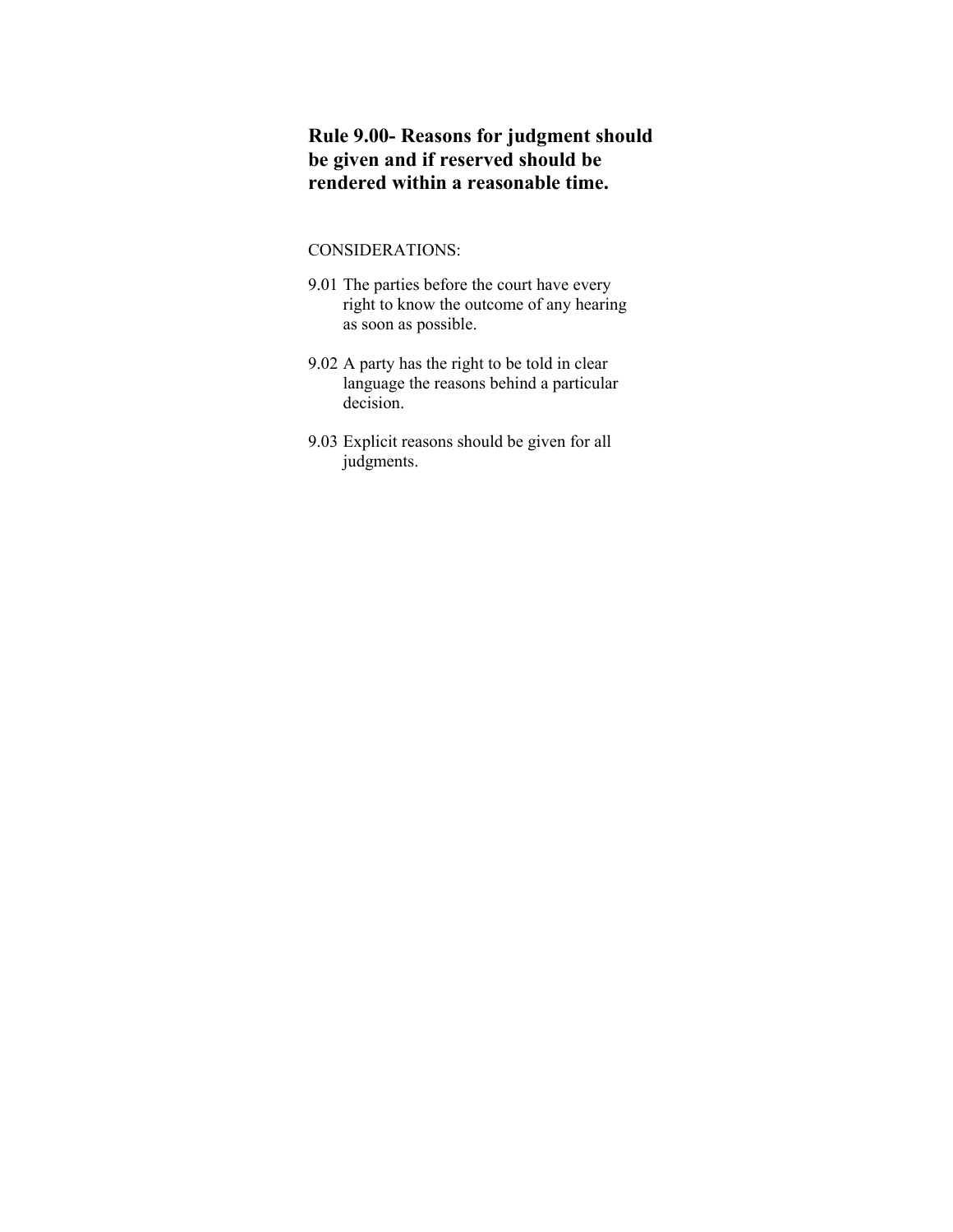SECTION 3

**HEARINGS**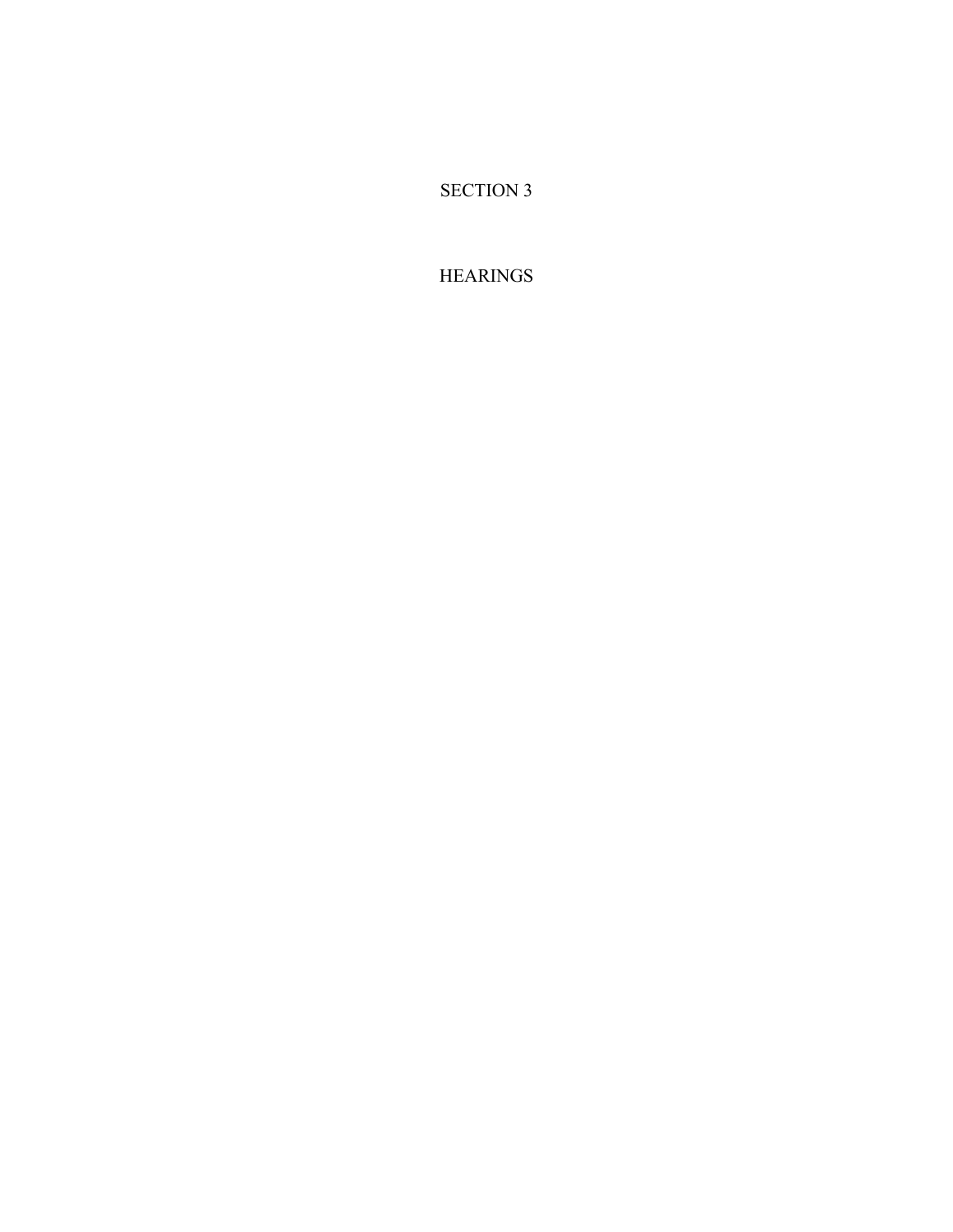### **Rule 10.00- Judges should:**

- **a) sit at those times and in those places to which they are assigned by their Chief Judge pursuant to the statutory powers assigned to the latter, and,**
- **b) conduct hearings and make their decisions with all due diligence, and,**
- **c) make themselves available to assist their colleagues on those occasions when their own work ends prematurely.**

- 10.01 Time is an aspect of justice, and justice must at times move slowly. With this in mind, this rule emphasizes speed and efficiency.
- 10.02 Frequent adjournments during a particular case may weaken the evidence and may result in the failure to properly emphasize certain elements in the evidence to the detriment of the parties and of the public interest.
- 10.03Justice delayed can often be justice denied.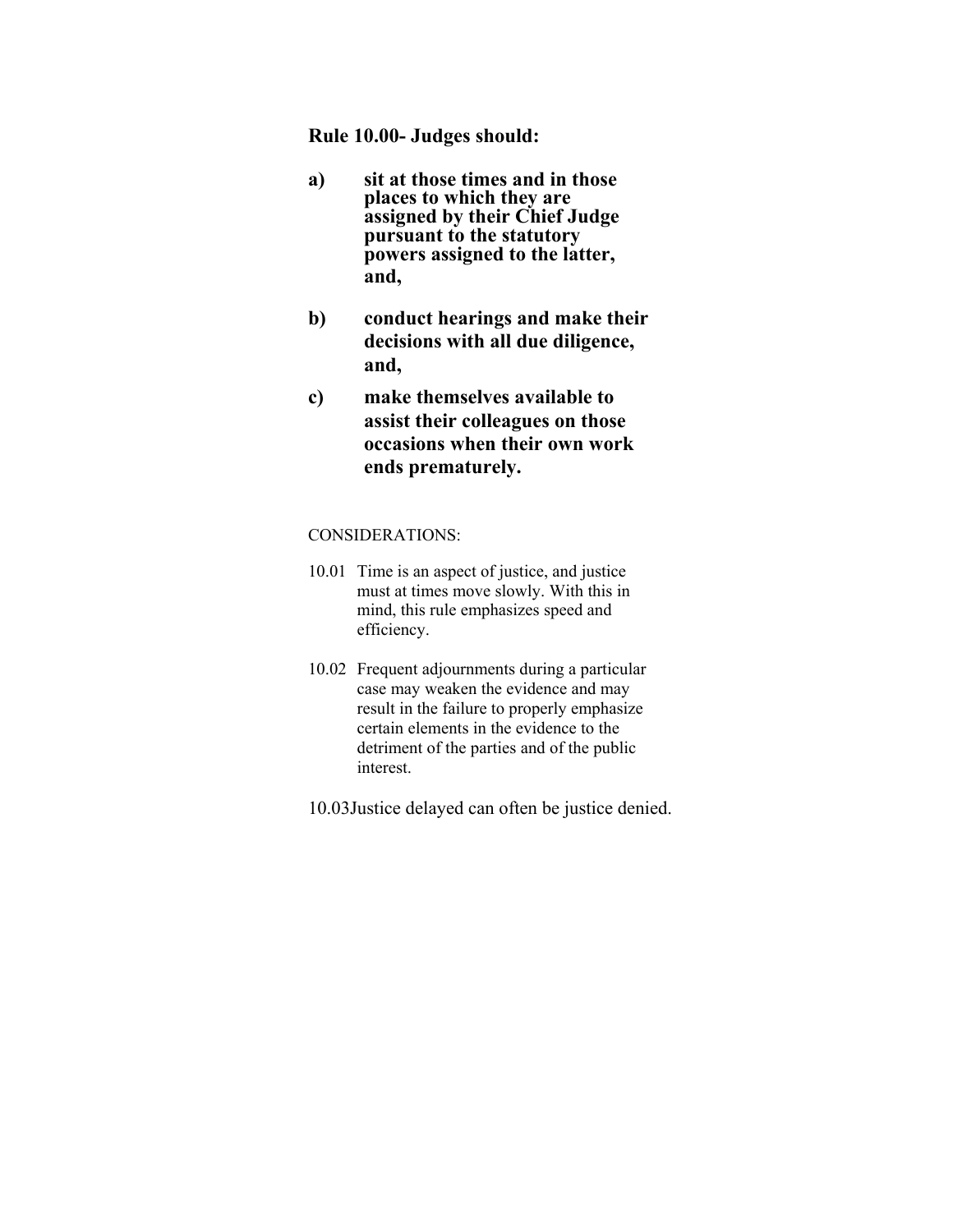# **Rule 11.00- In the exercise of their judicial functions, judges should maintain their serenity at all times.**

- 11.01 Judges will always be the object of criticism since the aim of their work is to make rulings between the opposing parties.
- 11.02 Judges should make every effort to be calm, patient, and to remain above criticism in order to guard against the loss of their serenity.
- 11.03 The personal problems of judges should never bear so heavily upon them that they lose the serenity necessary to the proper performance of their duties.
- 11.04 The atmosphere surrounding work of judges should promote peace of mind.
- 11.05 Serenity implies good sense and an evenness of attitude.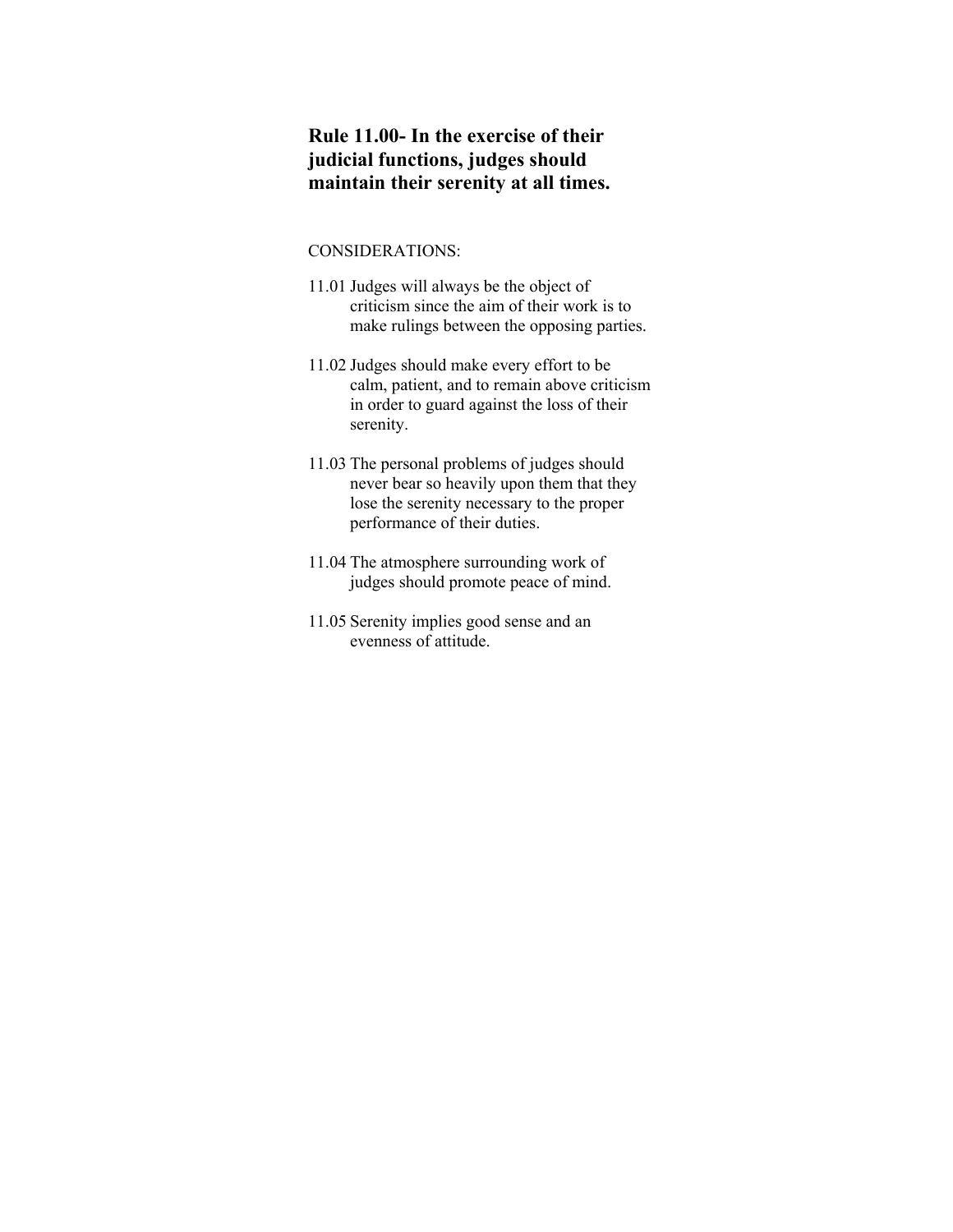# **Rule 12.00- When presiding at a hearing, the conduct of judges should reflect the seriousness and gravity of judicial proceedings.**

### CONSIDERATIONS:

12.01 Judges on the bench should maintain an impassive attitude.

12.02 When it is necessary to remand a matter to another date, judges should explain succinctly to those present the reasons for such an adjournment.

12.03 Complaints regarding the conduct of hearings should not be voiced by judges from the bench or in any other public forum, but rather should be discussed with the Chief Judge or the Association.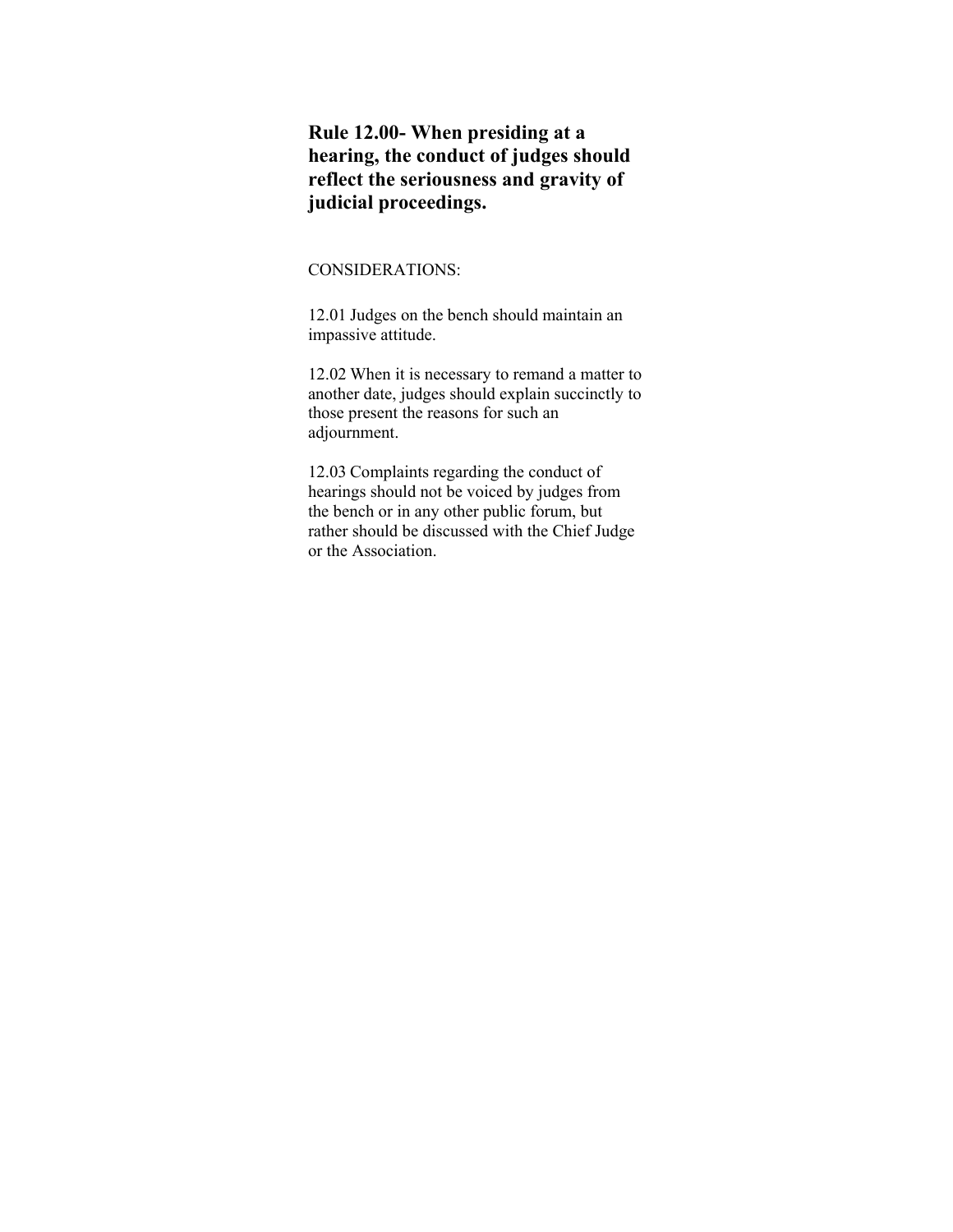**Rule 13.00- In the light of their duty to maintain order and decorum during hearings, judges should display firmness with courtesy, and at all times be patient, deliberate and dignified.**

- 13.0l Within the bounds of decency, the law, and the rules of practice, judges should always allow counsel to fulfill their obligations with all due vigour and persistence.
- 13.02 Should counsel lose control, fall into the use of invective, or generally conduct themselves casually or with arrogance, judges should avoid meeting them on this level, and should instead work to return the hearing to that level of good sense and decorum necessary to the sound administration of justice.
- 13.03 Judges should always remind those appearing before them that they have a duty to observe the rules of basic good manners.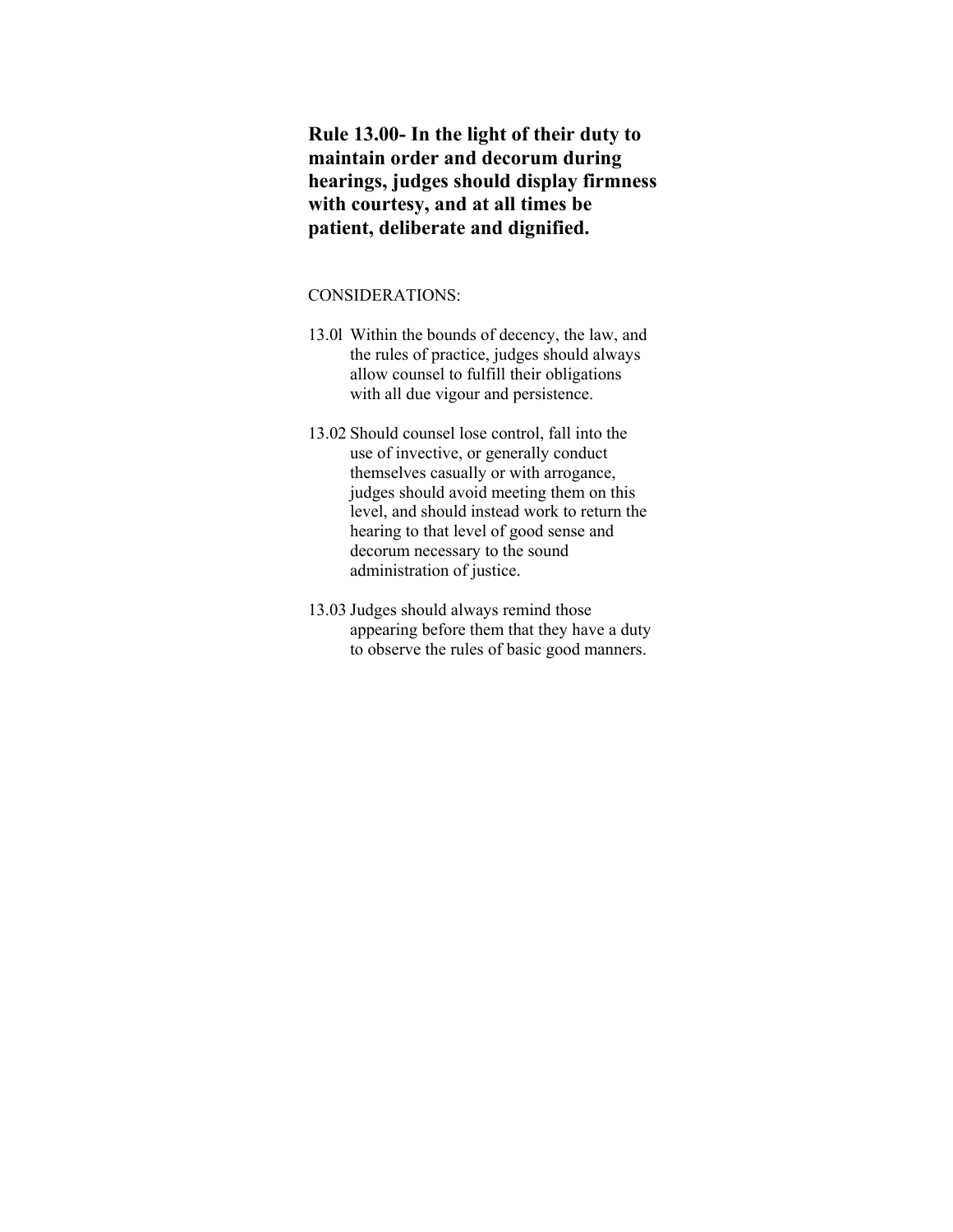# **Rule 14.00- Judges should treat all those appearing before them with deference and respect.**

### CONSIDERATIONS:

14.01 Many witnesses must make certain sacrifices to appear in court and may find this task a very difficult one; judges should therefore be patient and refrain from directing any comment which might be interpreted by such persons to be derogatory.

14.02 Many witnesses are appearing in court for the first time and are unaware of the basic rules of court. It therefore falls to the judge to briefly instruct witnesses as to what is expected of them in the performance of their duties.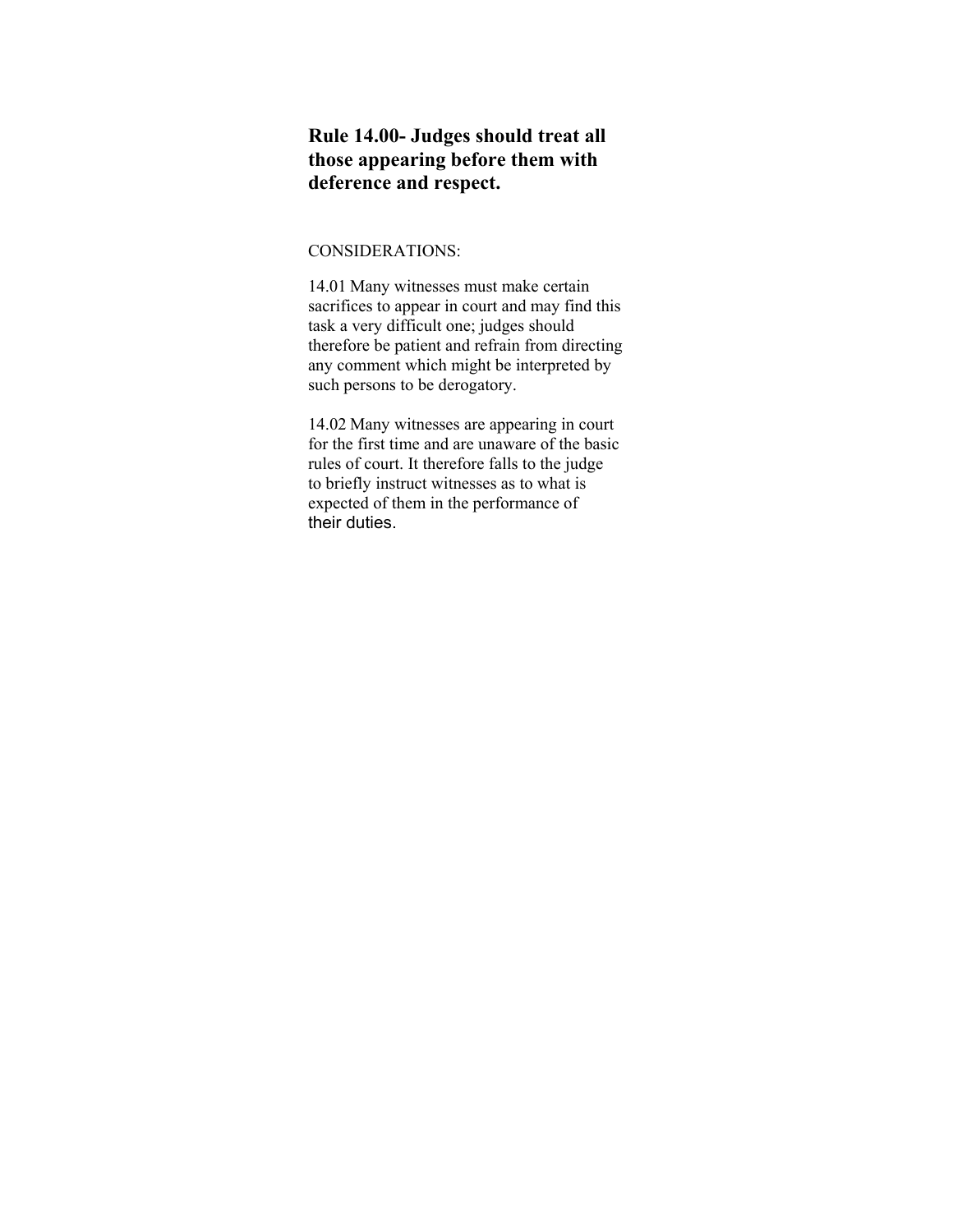# **Rule 15.00- Judges should attend in Court at the time designated.**

- 15.01 The role of punctuality in the administration of justice cannot be overestimated.
- 15.02 In the absence of any specific rules of practice, it is the duty of the Chief Judge to set hours of court sittings and to ensure that all parties are well advised of such hours.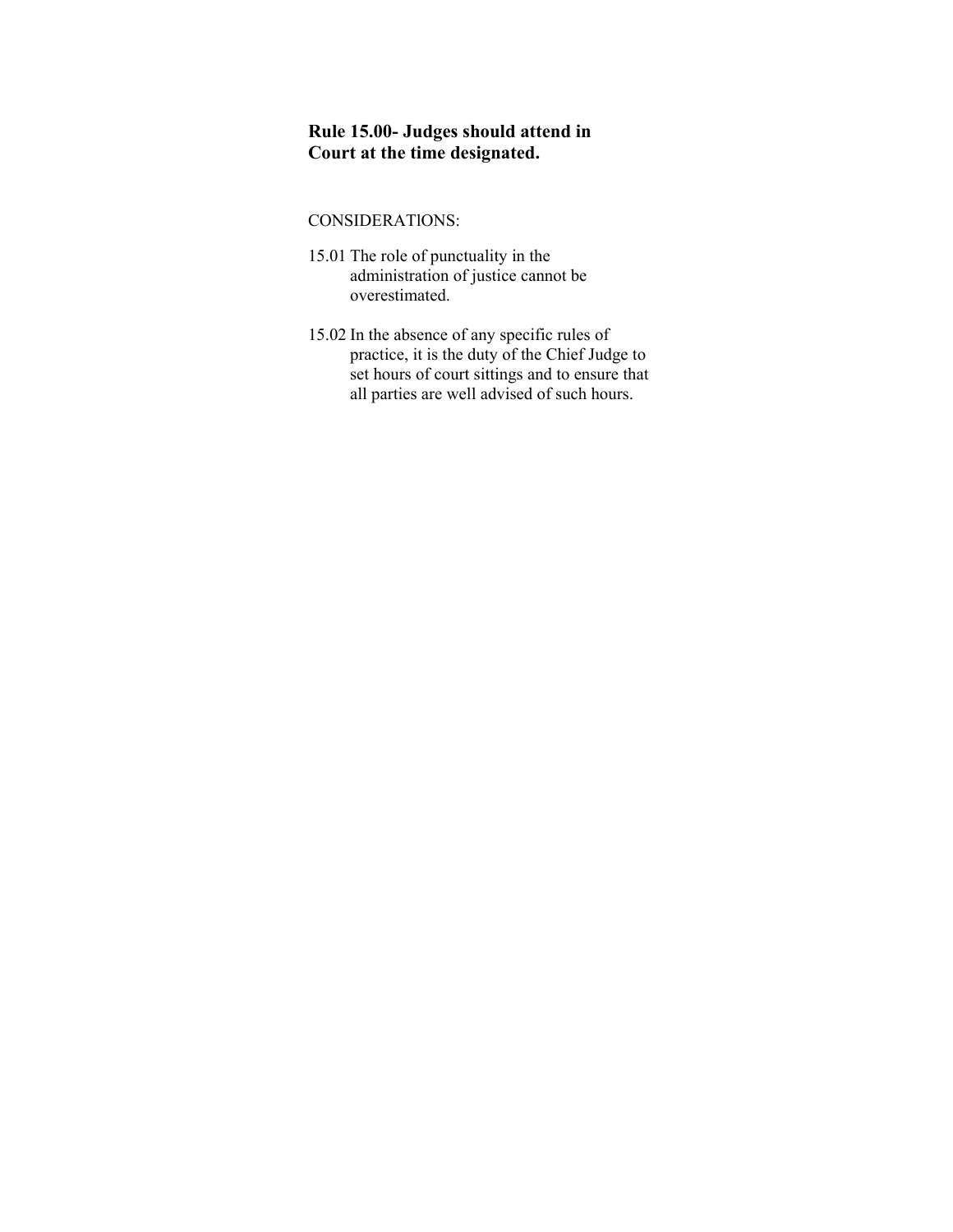SECTION 4

GENERAL